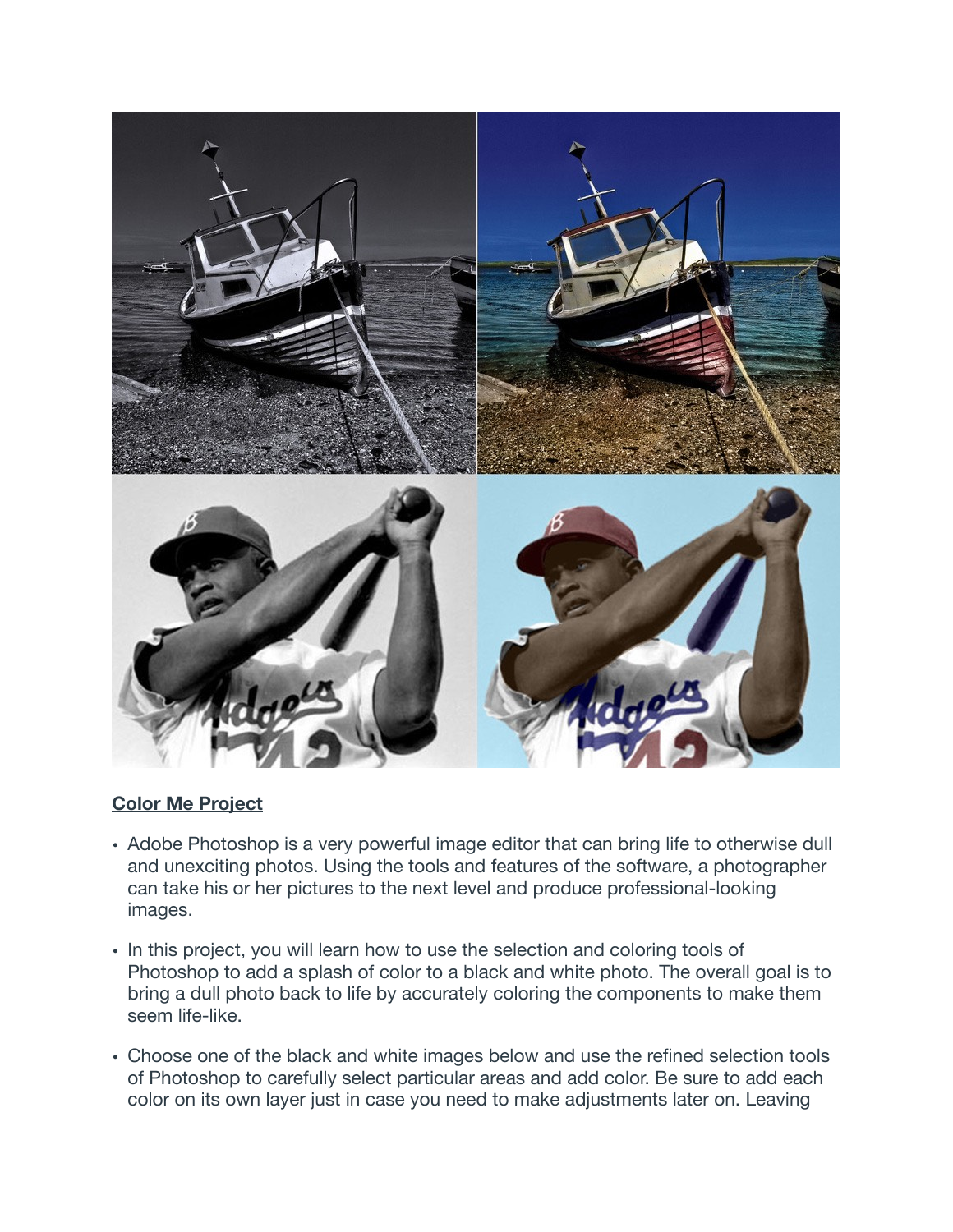several colors on the same layer (especially the background layer) can result in you having to start your project all over again!

• As you work, save your project as a .psd and name it lastname\_firstname\_colorphoto.psd. When you are finished, save it as a JPEG with the same name (ex: peterson\_mike\_colorme.jpg) and submit it. **Make sure you review the rubric for this project to make sure you aren't going to lose any points!**



**Images to be used for this project:**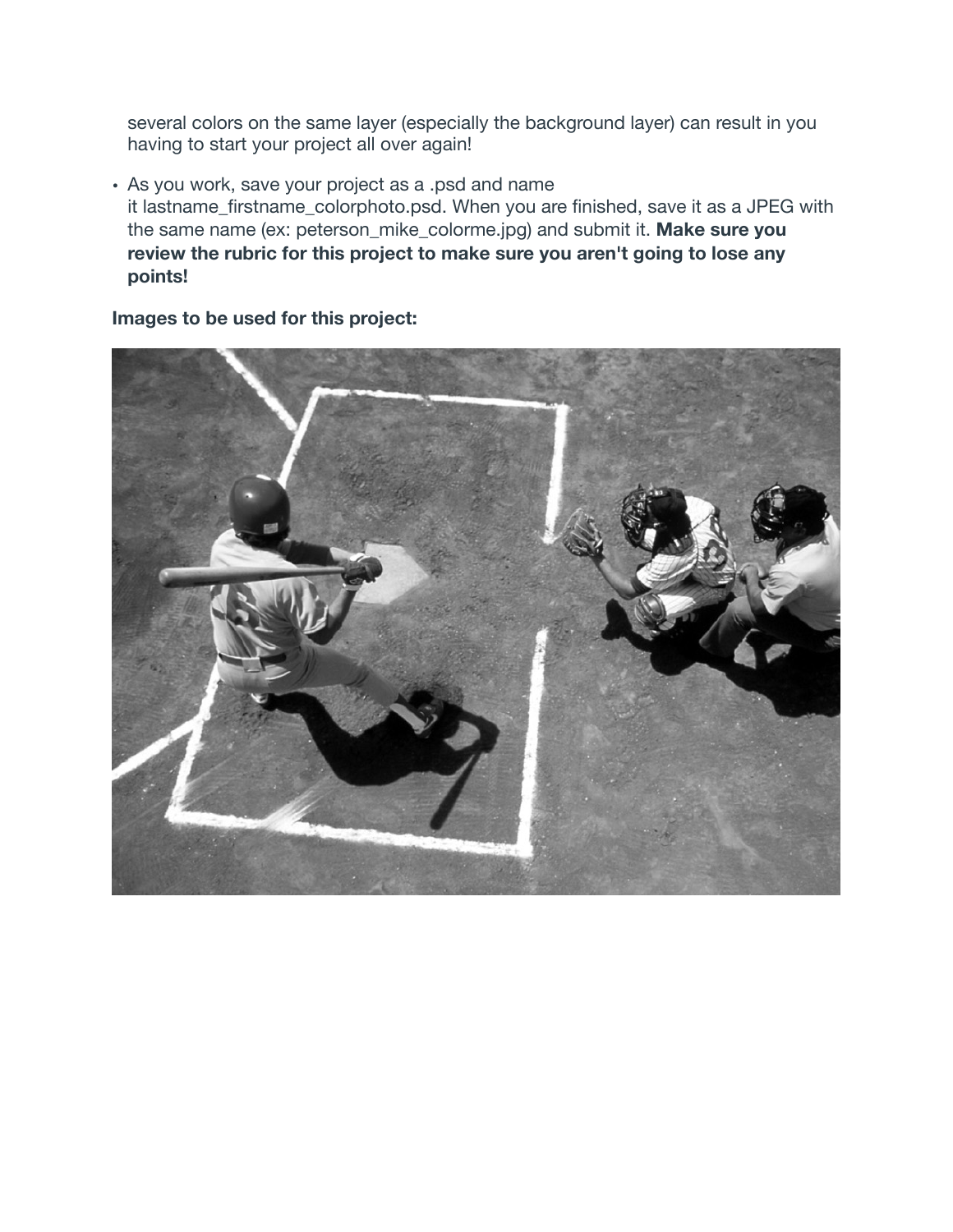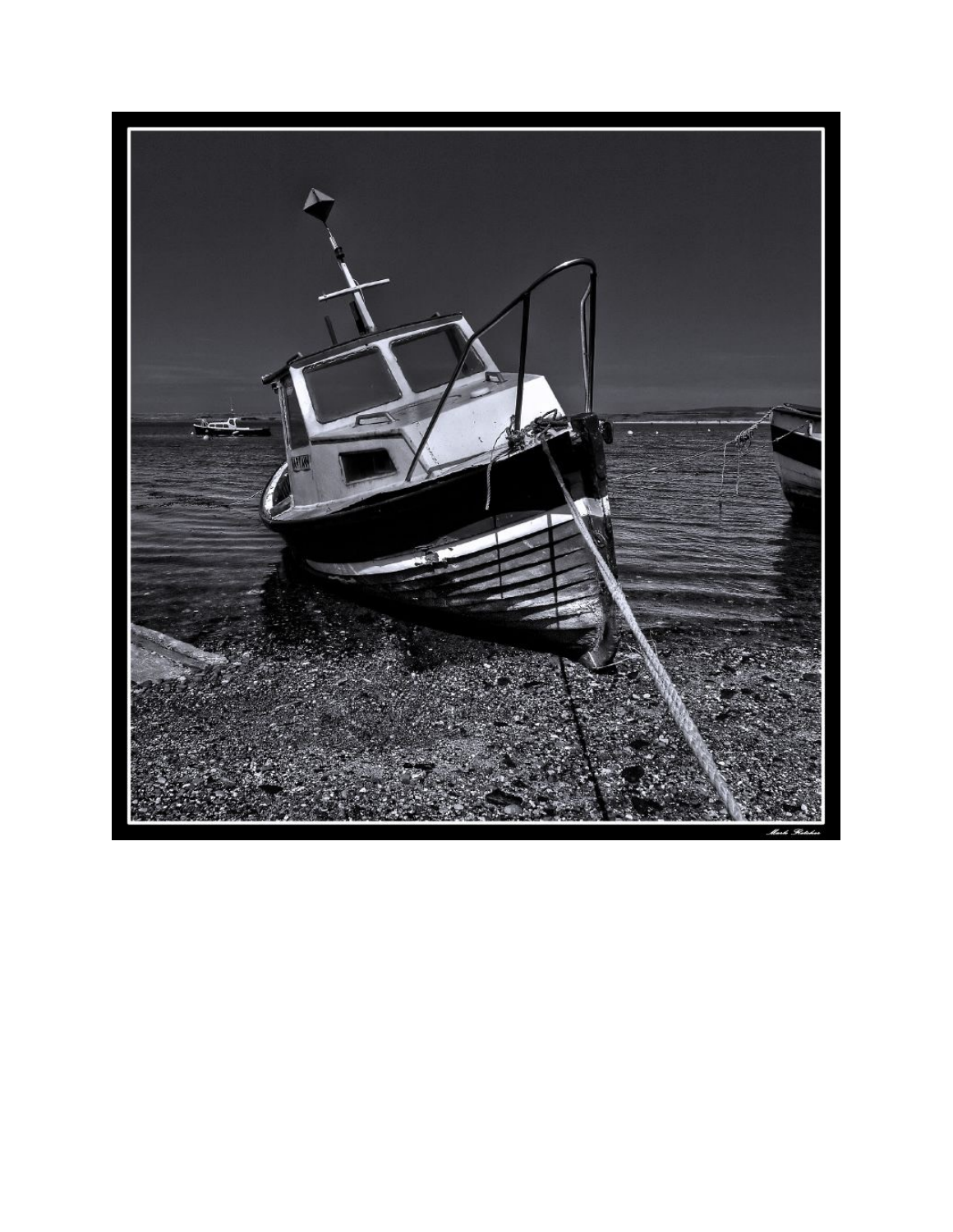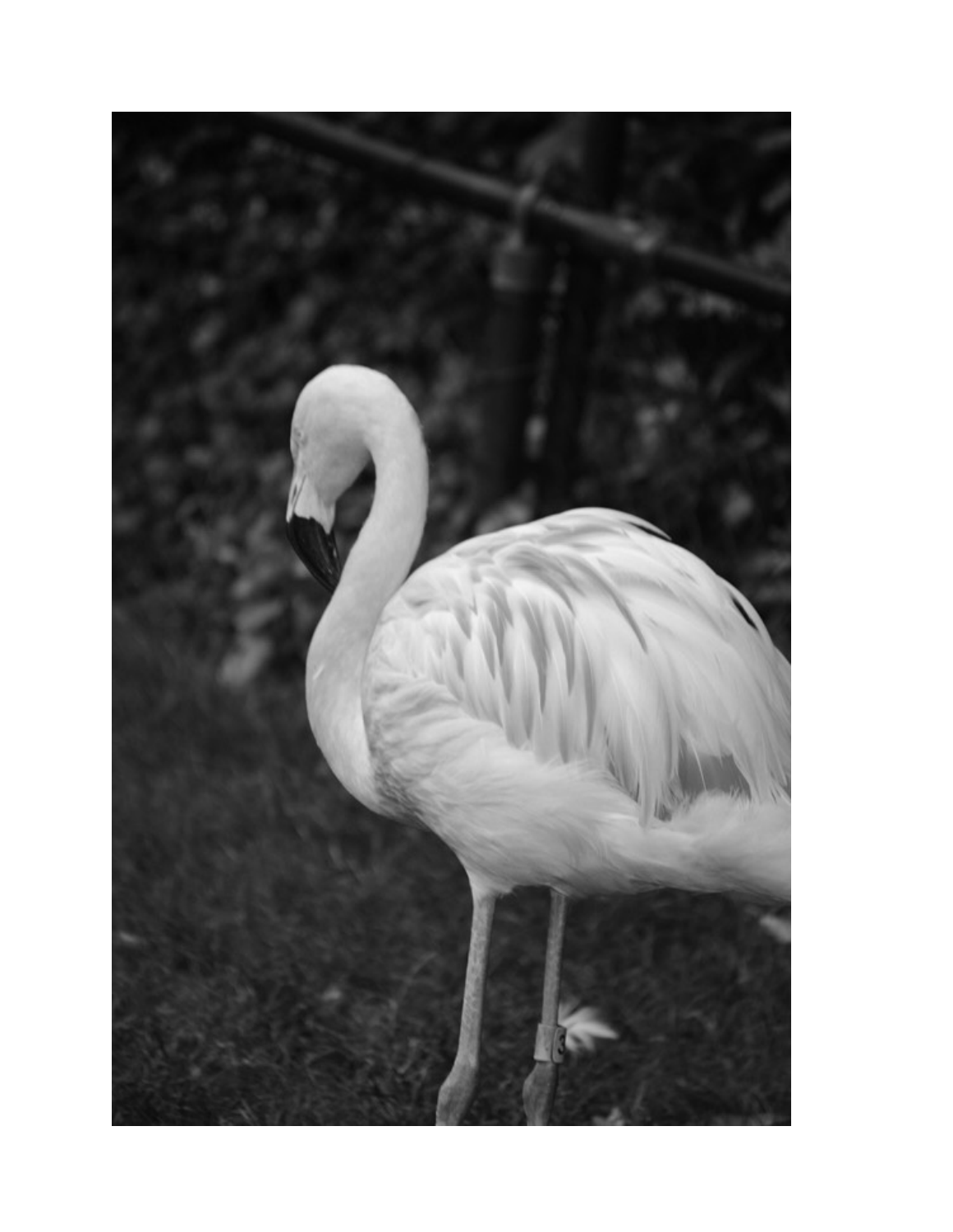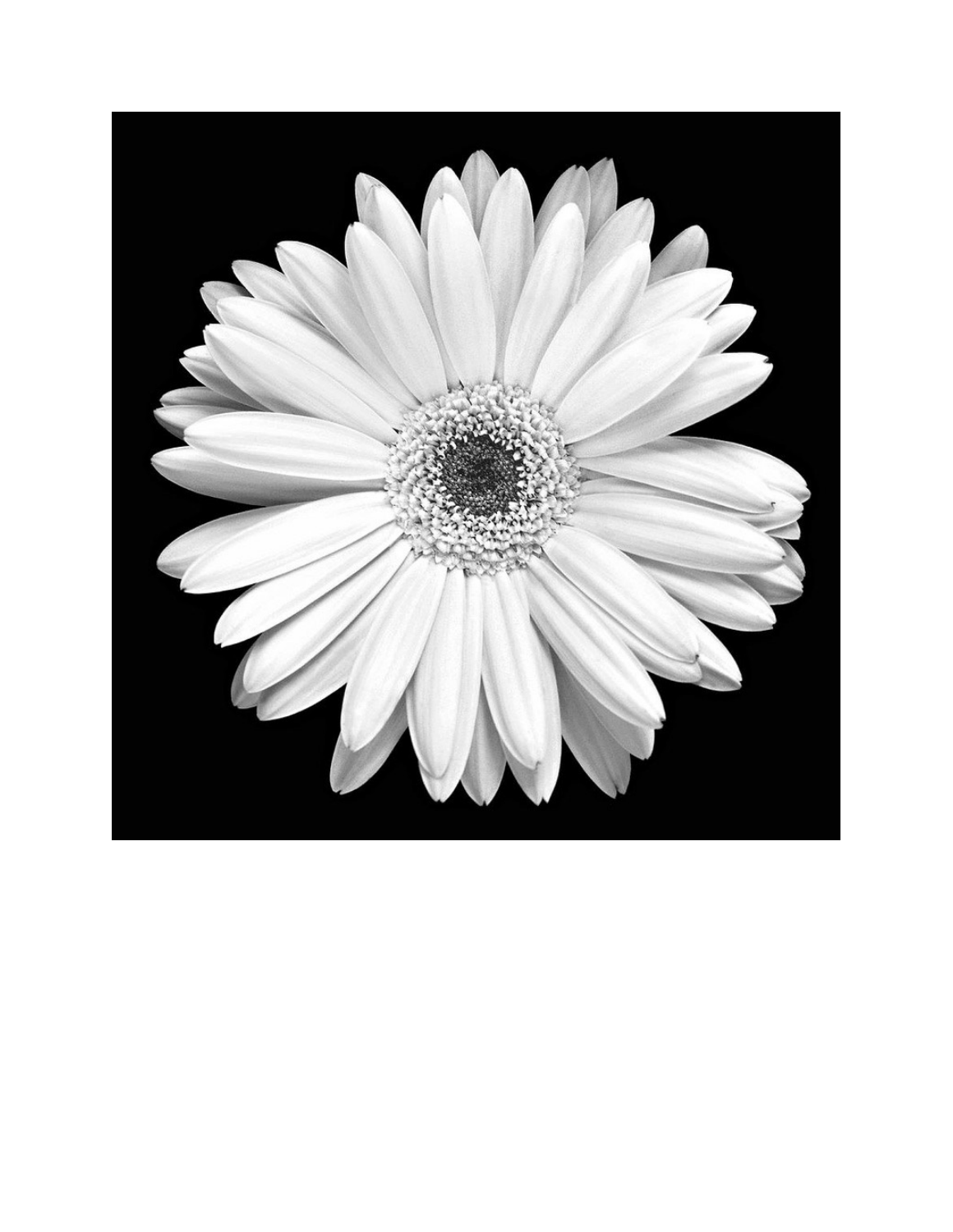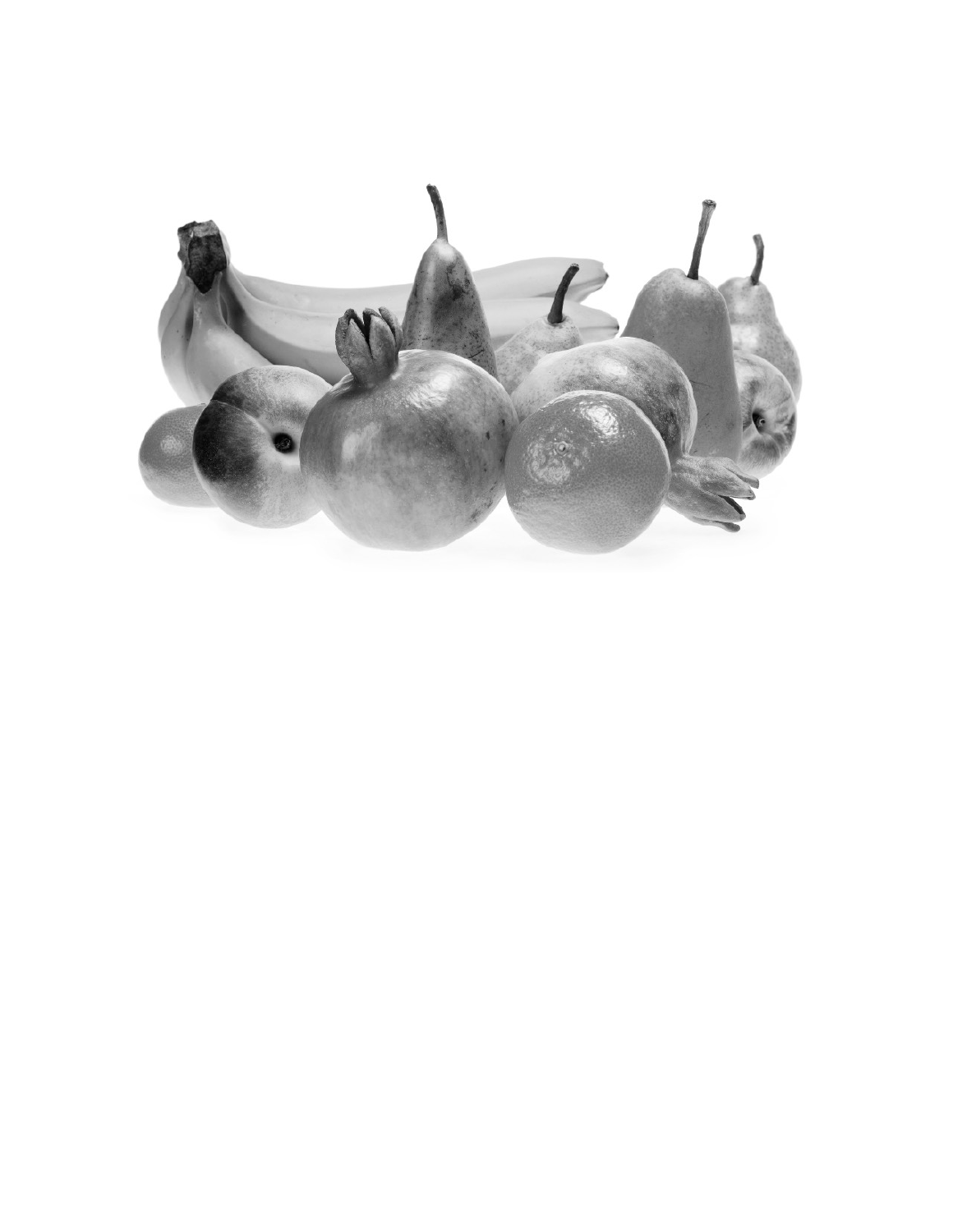